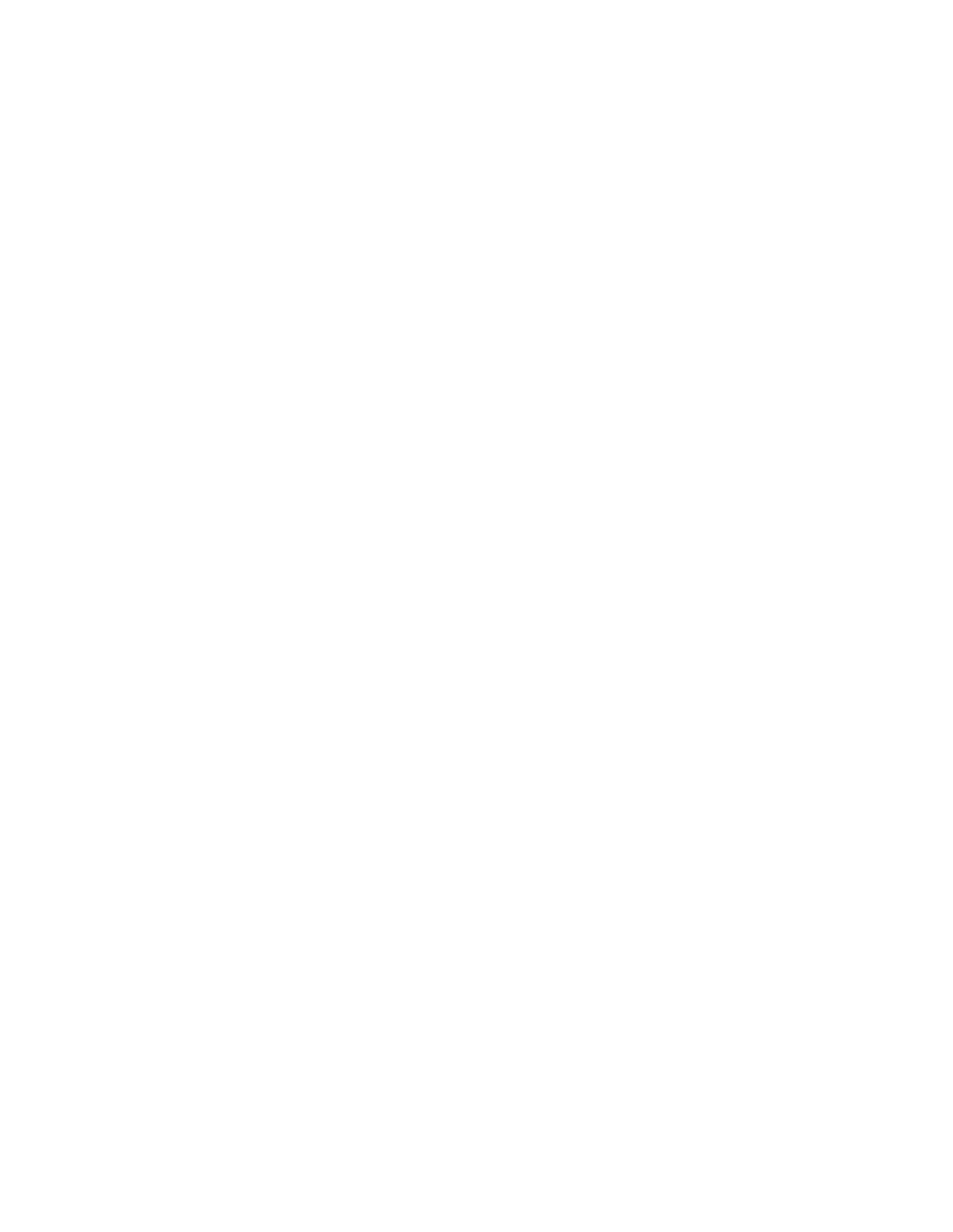#### **BURKE, Justice.**

[¶1] GOB, LLC, filed a derivative action against Rainbow Canyon, Inc., and three of its shareholders and directors, Gary Palmer, William Irvine, and Robert Deline. GOB asked the district court, *inter alia*, to void an agreement that Rainbow Canyon entered into with Tridem Minerals, LLC, which is solely owned by Mr. Deline. GOB alleged that the agreement was a conflict of interest transaction because of Mr. Deline"s position within Rainbow Canyon. The district court determined that no conflict of interest transaction occurred, and that GOB did not fairly and adequately represent the interests of the shareholders. It entered judgment in favor of Appellees. GOB appeals. We hold that GOB may not maintain a derivative action challenging the agreement because it did not own Rainbow Canyon stock at the time of the transaction it complains of and did not acquire its share of stock by operation of law. Accordingly, we affirm.

#### *ISSUE*

[ $\llbracket 2 \rrbracket$  Appellees raise the following issue, which we find dispositive<sup>1</sup>:

Whether GOB may maintain a derivative action on behalf of Rainbow Canyon for actions taken by shareholders or directors prior to GOB becoming a shareholder?

### *FACTS*

[¶3] The essential facts of this case are undisputed. Rainbow Canyon is a corporation founded in 1959 by four shareholders. Although it is organized as a for-profit corporation, its primary purpose has been to hold title to 120 acres of land in Carbon County, Wyoming straddling the Encampment River. Forty-four acres of this land lie on the west side of the river. The four shareholders operate the corporation as a fishing club. Any costs incurred by Rainbow Canyon, such as taxes and corporate fees, have traditionally been funded by contributions to Rainbow Canyon by its shareholders on a *pro rata* basis.

[¶4] In 1998, James Hill, one of the shareholders, became the subject of an involuntary bankruptcy proceeding, and his share of Rainbow Canyon stock became part of the bankruptcy estate. Rainbow Canyon retained counsel to look after its interests in the

 $<sup>1</sup>$  Appellant raises three issues. In short, they are whether the district correctly concluded that (1) GOB</sup> does not fairly and adequately represent the interests of similarly situated shareholders, (2) the shareholders approved of the mineral lease, and (3) the lease did not present a conflict of interest. We decline to address these questions in light of our conclusion that GOB may not maintain a derivative suit challenging the mineral lease.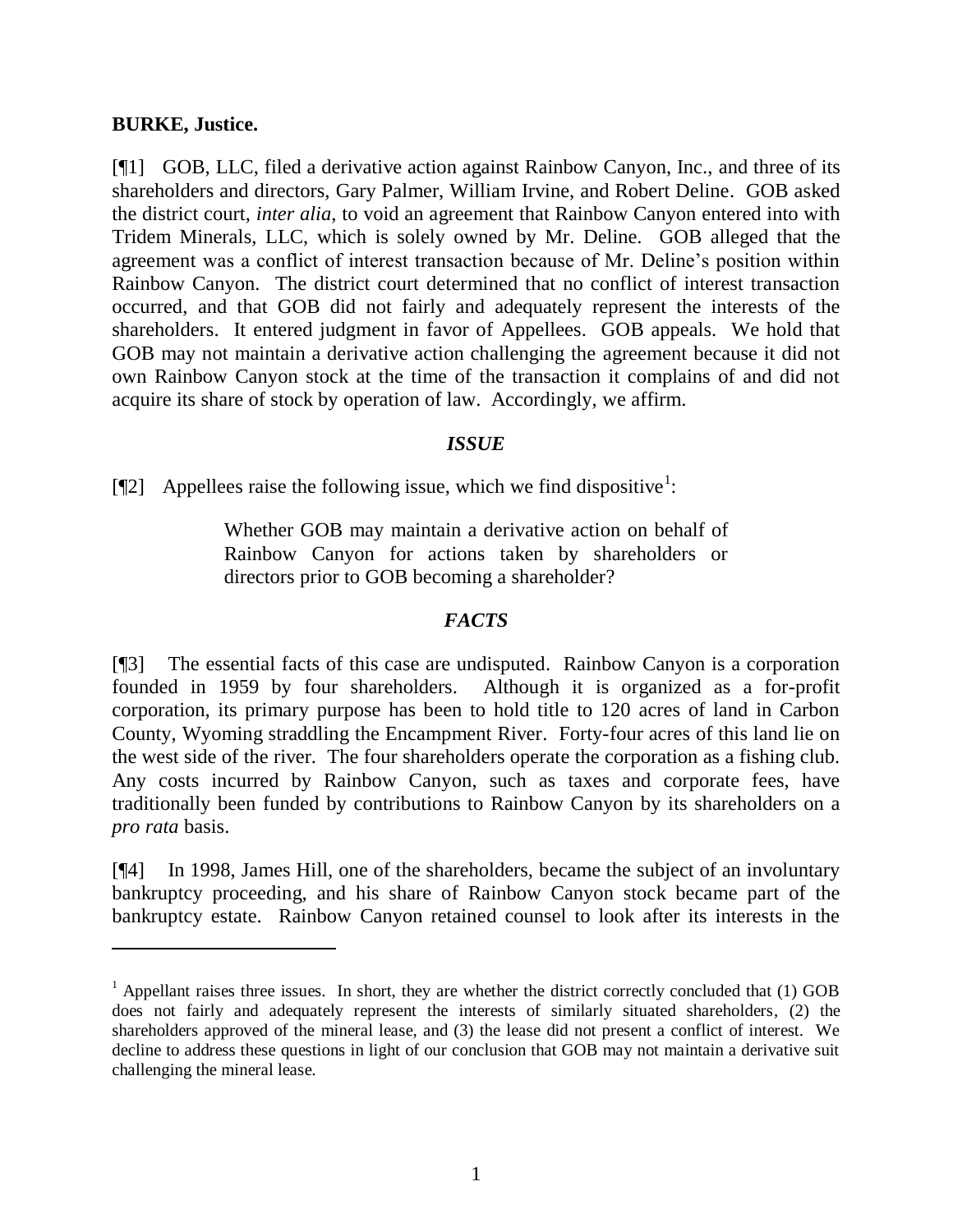bankruptcy proceeding and, as a result, incurred approximately \$22,000 in legal fees. Mr. Deline, a shareholder and director, paid these legal fees. Rather than repay Mr. Deline directly, Rainbow Canyon entered into an agreement, entitled *Memorandum of Mining Lease and Option to Purchase*, with Tridem Minerals, a company owned by Mr. Deline.<sup>2</sup> The terms of the agreement provided that the \$22,000 served as payment for a ten-year mineral lease of the forty-four acres on the west side of the river. At the expiration of that term, pursuant to the agreement, Tridem had the option to purchase the property for an additional \$88,000. The agreement was executed on March 10, 2000.

[¶5] On September 19, 2000, the Rainbow Canyon shareholders held their annual meeting. The attending shareholders unanimously voted to ratify all actions of the directors since the last meeting. Later that day, the bankruptcy trustee sold Mr. Hill's share of Rainbow Canyon at a public sale to GOB. The bankruptcy court entered an order confirming the sale on December 20, 2000.

[¶6] GOB commenced this action on June 27, 2003. In its complaint, GOB alleged several causes of action not relevant to this appeal. It also set forth a cause of action in which GOB alleged that the agreement with Tridem Minerals was void as *ultra vires* because it "was made in violation of the conflict of interest provisions of Wyoming corporate law." Rainbow Canyon responded to the complaint by filing a *Motion to Dismiss Pursuant to Rule 12(b)(6)*. In that motion, Rainbow Canyon contended that GOB could not maintain the *ultra vires* claim because it was derivative in nature and that GOB was not a shareholder at the time that the agreement with Tridem was executed. Additionally, Rainbow Canyon asserted that GOB did not make written demand on Rainbow Canyon to take appropriate action, as required by Wyo. Stat. Ann. § 17-16-742 (LexisNexis 2007). 3 The district court found that the *ultra vires* claim was derivative in nature and dismissed it because "it is more properly brought as a derivative claim."

(a) No shareholder may commence a derivative proceeding until:

 $2$  Tridem Minerals is a limited liability company, and Mr. Deline is the sole member.

 $3$  Wyo. Stat. Ann. § 17-16-742 states:

<sup>(</sup>i) A written demand has been made upon the corporation to take suitable action; and

<sup>(</sup>ii) Ninety (90) days have expired from the date the demand was made unless the shareholder has earlier been notified that the demand has been rejected by the corporation or unless irreparable injury to the corporation would result by waiting for the expiration of the ninety (90) day period.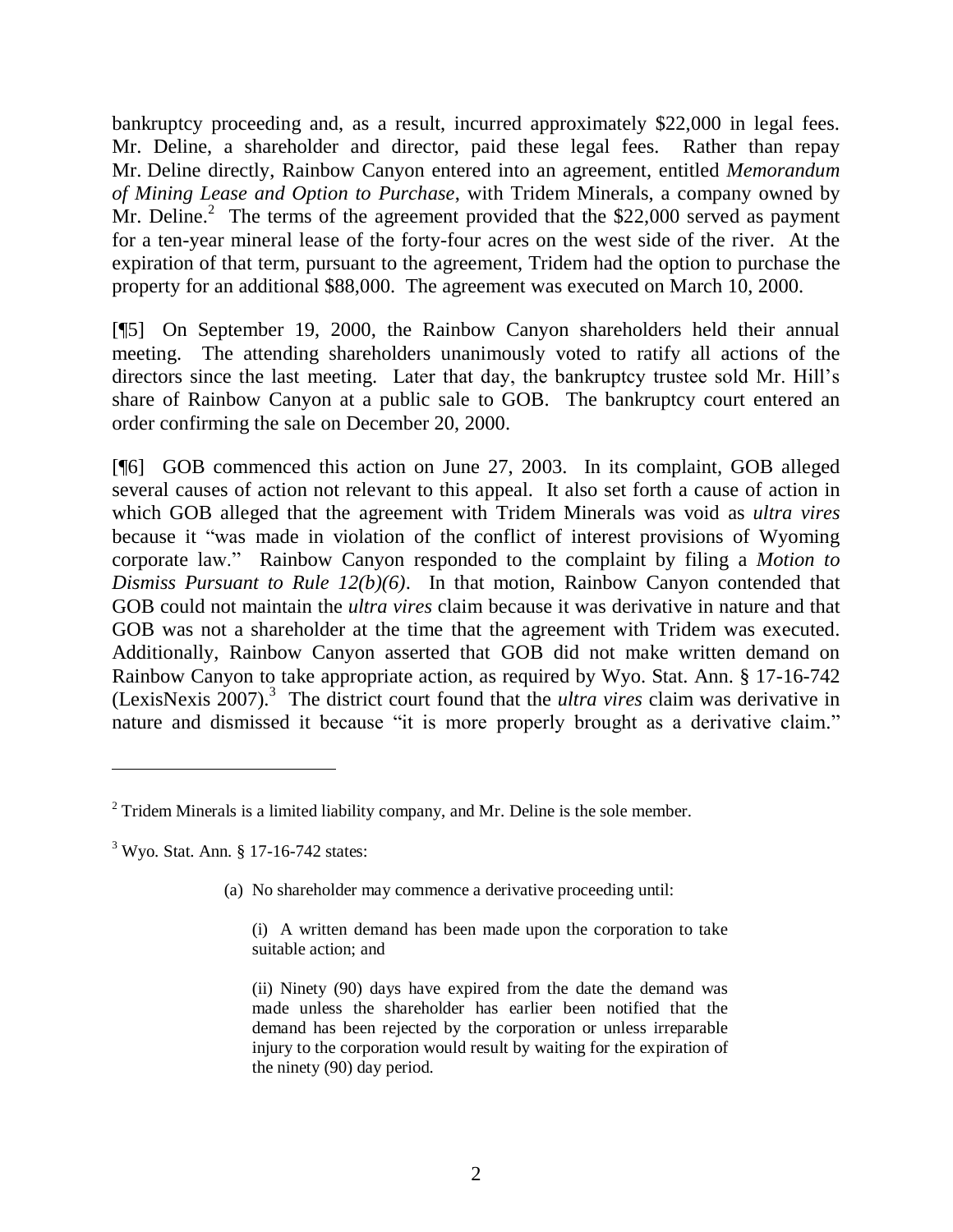GOB, however, revived this claim in its *First Amended Complaint* and *Verified Second Amended Complaint*. 4

[¶7] A trial was held after which the district court issued *Findings of Fact, Conclusions of Law and Judgment*. The court found in favor of Appellees on all claims. Regarding the derivative claim, the court determined:

> 32. With respect to the fairness of the transaction to the corporation, the inquiry must begin with an analysis of the reason(s) for entering into the lease. From an economic standpoint, the plaintiff argued and proved that the transaction did not make economic sense and was not advantageous to the corporation. However, viewed from the standpoint of the shareholders and directors, raising money to pay the corporation["]s attorney"s fees occasioned by the prolonged and sanguinary legal battles . . . without sacrificing the property of the corporation or degrading its primary purpose as a fishing club, the transaction takes on an entirely different light and the Court cannot and will not find it to be unfair to the corporation.

The court also determined that GOB did not fairly and adequately represent the interests of any of the other Rainbow Canyon shareholders. GOB appeals from the judgment and limits its challenge to the denial of its derivative claim.

### *STANDARD OF REVIEW*

[¶8] The facts in this case are undisputed. "We review decisions involving questions of law *de novo*." *Wild v. Adrian*, 2007 WY 61, ¶ 8, 155 P.3d 1036, 1038 (Wyo. 2007).

### *DISCUSSION*

[¶9] As an initial matter, we must address GOB"s assertion that Appellees are precluded from raising the issue presented because they did not file a cross-appeal pursuant to W.R.A.P. 2.01(a)(2). GOB claims that, as a result, Appellees waived the right to argue that GOB has not met the statutory requirements for bringing a derivative suit. We disagree.

 $\overline{a}$ 

<sup>4</sup> Neither the *First Amended Complaint* nor the *Verified Second Amended Complaint* specifically states that the *ultra vires* claim was being revived as a derivative action. Rather, they simply include the claim that was previously dismissed. Appellees do not contend that it was improper to raise the derivative claim in this manner.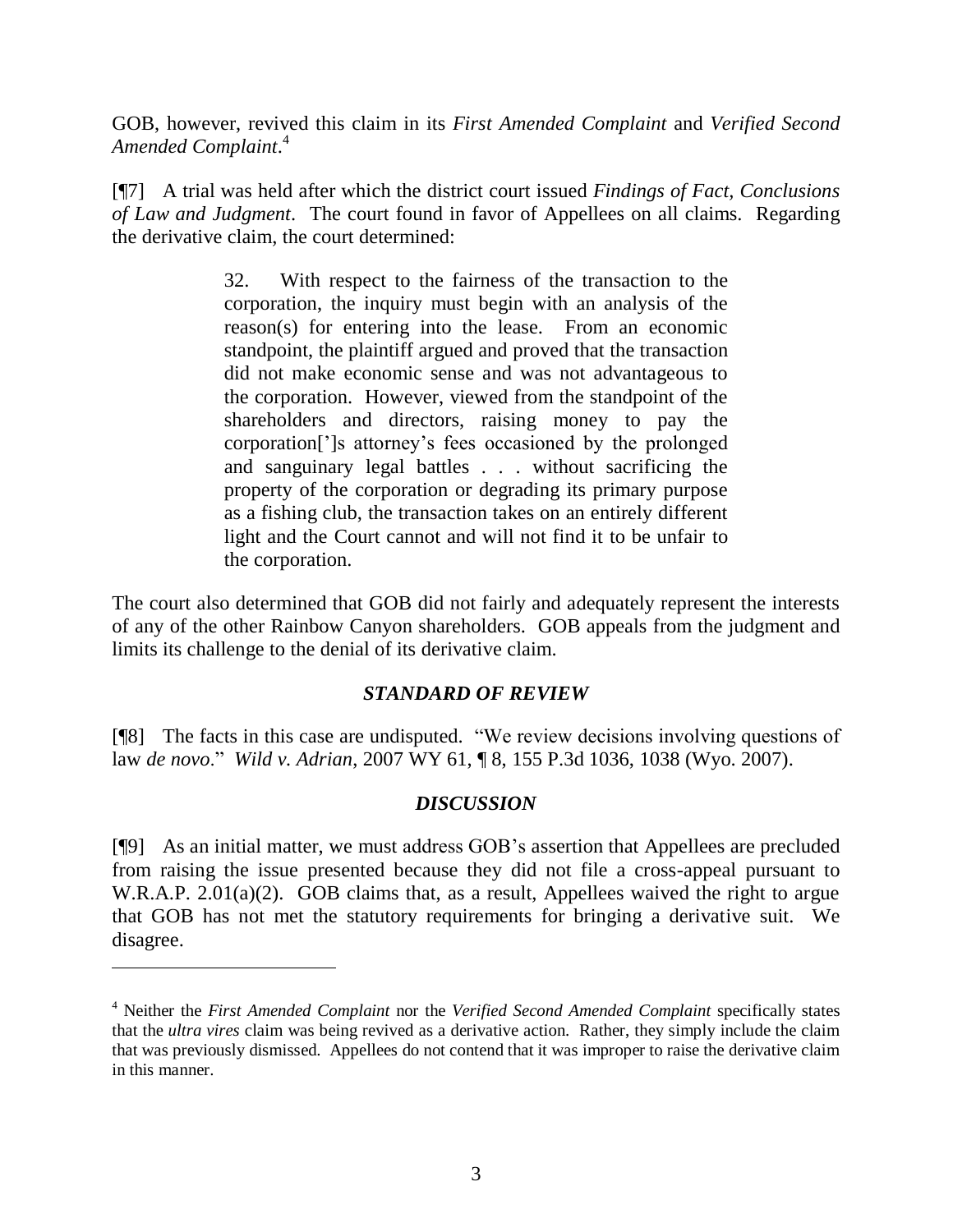[¶10] "The distinction between arguing in brief and cross-appealing generally is that a cross-appeal is required to win a change in the judgment, while arguments to support the judgment can be made without a cross-appeal." Wright, Miller & Cooper, *Federal Practice and Procedure: Jurisdiction* 2d § 4478.6, at 831 (2002). A survey of cases before this Court involving cross-appeals bears out this distinction. For example, in *Garrison v. CC Builders, Inc.*, the appellees prevailed below, but cross-appealed contending that the damage award was incorrect. 2008 WY 34, ¶ 26, 179 P.3d 867, 875 (Wyo. 2008). In *Diamond B Svcs., Inc. v. Rohde*, the Department of Employment granted a worker"s request for unpaid wages but denied an award for interest on the unpaid wages, costs, and attorney fees. 2005 WY 130, ¶¶ 1-2, 120 P.3d 1031, 1035 (Wyo. 2005). The employer appealed the award of unpaid wages, and the worker crossappealed the denial of interest on the unpaid wages, costs, and attorney fees. *Id.* Our history includes many similar examples. *E.g.*, *Wells Fargo Bank v. Hodder*, 2006 WY 128, 144 P.3d 401 (Wyo. 2006) (Trust beneficiaries sued Trustee alleging breach of fiduciary duty. Beneficiaries prevailed and Trustee appealed. Beneficiaries crossappealed seeking attorney fees and prejudgment interest.); *Wallop v. Wallop*, 2004 WY 46, 88 P.3d 1022 (Wyo. 2004) (Wife appealed property division in a divorce. Husband cross-appealed contending that the district court made a mathematical error when it calculated the wife"s share of an annuity benefit.); *Warnick v. Warnick*, 2003 WY 113, 76 P.3d 316 (Wyo. 2003) (Partner sued partnership and remaining partners. Plaintiff partner prevailed on summary judgment and was awarded value of the partnership. Defendants appealed the summary judgment, and the plaintiff appealed the court's calculation of the partnership share value.).

[¶11] GOB presents no authority suggesting that Appellees were required to cross-appeal under the circumstances occurring in this case. The two decisions of this Court that it cites do not support its position. In *Paxton Resources, L.L.C. v. Brannaman*, we dismissed as untimely both the appeal and cross-appeal.<sup>5</sup> 2004 WY 93,  $\P$  19, 95 P.3d 796, 802 (Wyo. 2004). In *Nish v. Schaefer*, there was no cross-appeal. 2006 WY 85, 138 P.3d 1134 (Wyo. 2006). Rather, the losing plaintiff had appealed on the merits and, in a separately docketed case, appealed the district court's award of costs to the defendant. *Id.*,  $\sim$  22, 138 P.3d at 1142. The plaintiff did not file a brief in the appeal concerning costs, so we dismissed the appeal for lack of prosecution. *Id.* In the appeal on the merits, the plaintiff attempted to raise the issue of costs and we declined to address it. *Id.*, ¶¶ 22- 24, 138 P.3d at 1142-43. Both *Paxton Resources* and *Nish* are distinguishable from the current case.

 $\overline{a}$ 

<sup>&</sup>lt;sup>5</sup> Notably, the *Paxton* cross-appeal was an attempt to obtain a change in the judgment rather than an affirmance of the judgment. The plaintiffs, who prevailed below on their claims of breach of contract and breach of the duty of good faith and fair dealing, cross-appealed and contested the dismissal of their claims of trespass and punitive damages. *Id.*, ¶ 1, 95 P.3d at 797-98.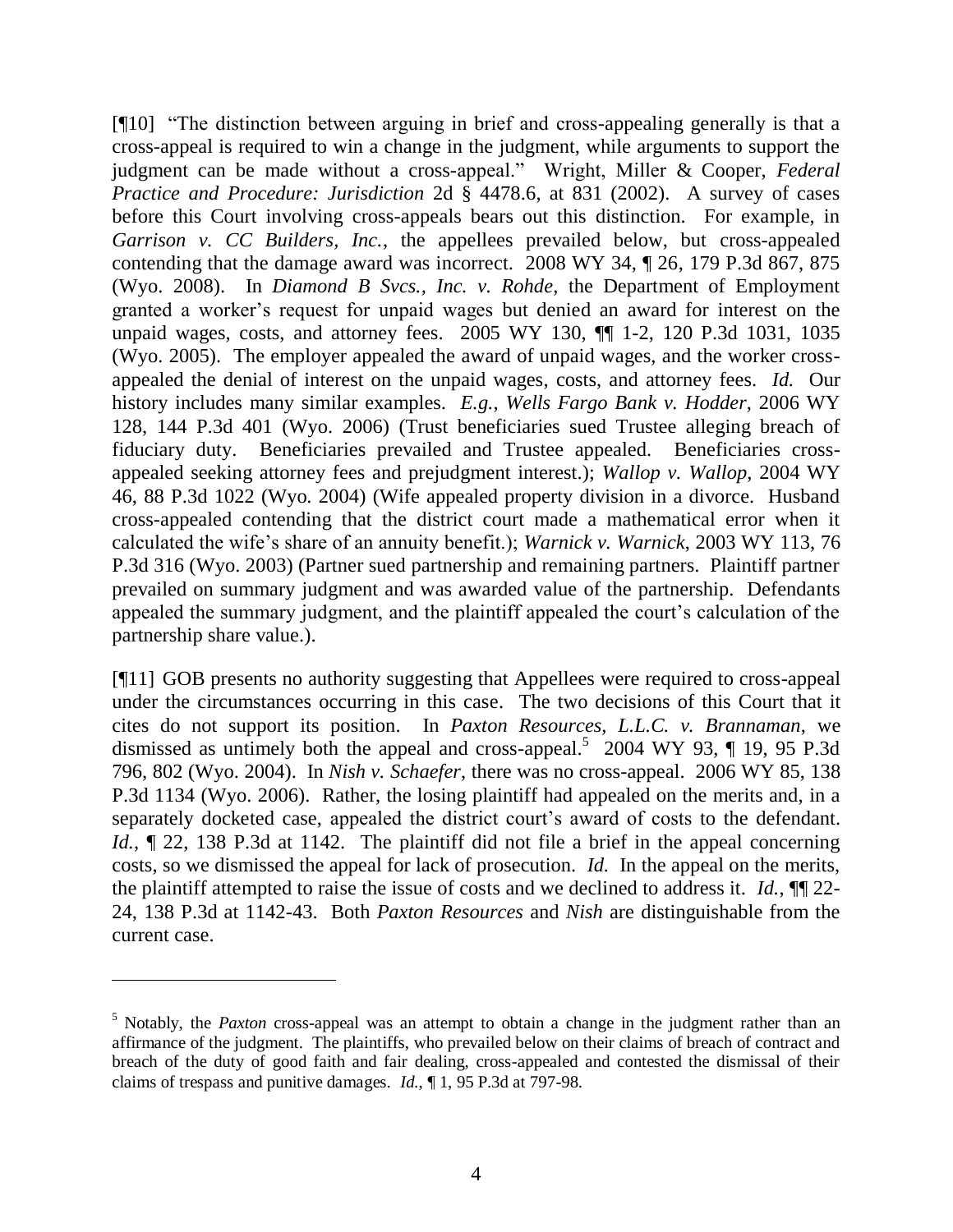[¶12] GOB"s position is also contrary to our clearly established rule that we may affirm the judgment of the court below for any reason supported by the record. *E.g.*, *Arnold v. Day*, 2007 WY 86, ¶ 14, 158 P.3d 694, 698 (Wyo. 2007); *Johnson v. Anderson*, 768 P.2d 18, 24 (Wyo. 1989). GOB"s insistence that Appellees are precluded from raising an argument in support of the judgment is contrary to this rule. Moreover, W.R.A.P. 7.03 states: "[T]he reply brief shall precisely and concisely set forth on the first page *those new issues and arguments raised by the brief of the appellee* which are addressed in the reply brief." (Emphasis added.) W.R.A.P. 7.03 plainly contemplates that an appellee, in its brief, may raise additional "issues and arguments." We find no merit in GOB"s contention that Appellees were required to file a cross-appeal in order to raise the issue they now present.

[¶13] Derivative actions are those "by one or more stockholders to enforce a corporate cause of action." Wright, Miller & Kane, *Federal Practice and Procedure: Civil* 3d § 1821, at 6 (2007). In order to properly proceed with a derivative action, a shareholder must meet certain requirements. Specifically, pursuant to Wyo. Stat. Ann. § 17-16-741:

> (a) A shareholder may not commence or maintain a derivative proceeding unless the shareholder:

(i) Was a shareholder of the corporation at the time of the act or omission complained of, or became a shareholder through transfer by operation of law from one who was a shareholder at the time; and

(ii) Fairly and adequately represents the interests of the corporation in enforcing the right of the corporation.

Additionally, W.R.C.P. 23.1 requires that the party bringing a derivative action must allege in the complaint that these statutory requirements have been met:

> In a derivative action brought by one or more shareholders or members to enforce a right of a corporation or of an unincorporated association, the corporation or association having failed to enforce a right which may properly be asserted by it, the complaint shall be verified and shall allege that the plaintiff was a shareholder or member at the time of the transaction of which the plaintiff complains or that the plaintiff"s share or membership thereafter devolved on the plaintiff by operation of law. . . . The derivative action may not be maintained if it appears that the plaintiff does not fairly and adequately represent the interests of the shareholders or members similarly situated in enforcing the right of the corporation or association.